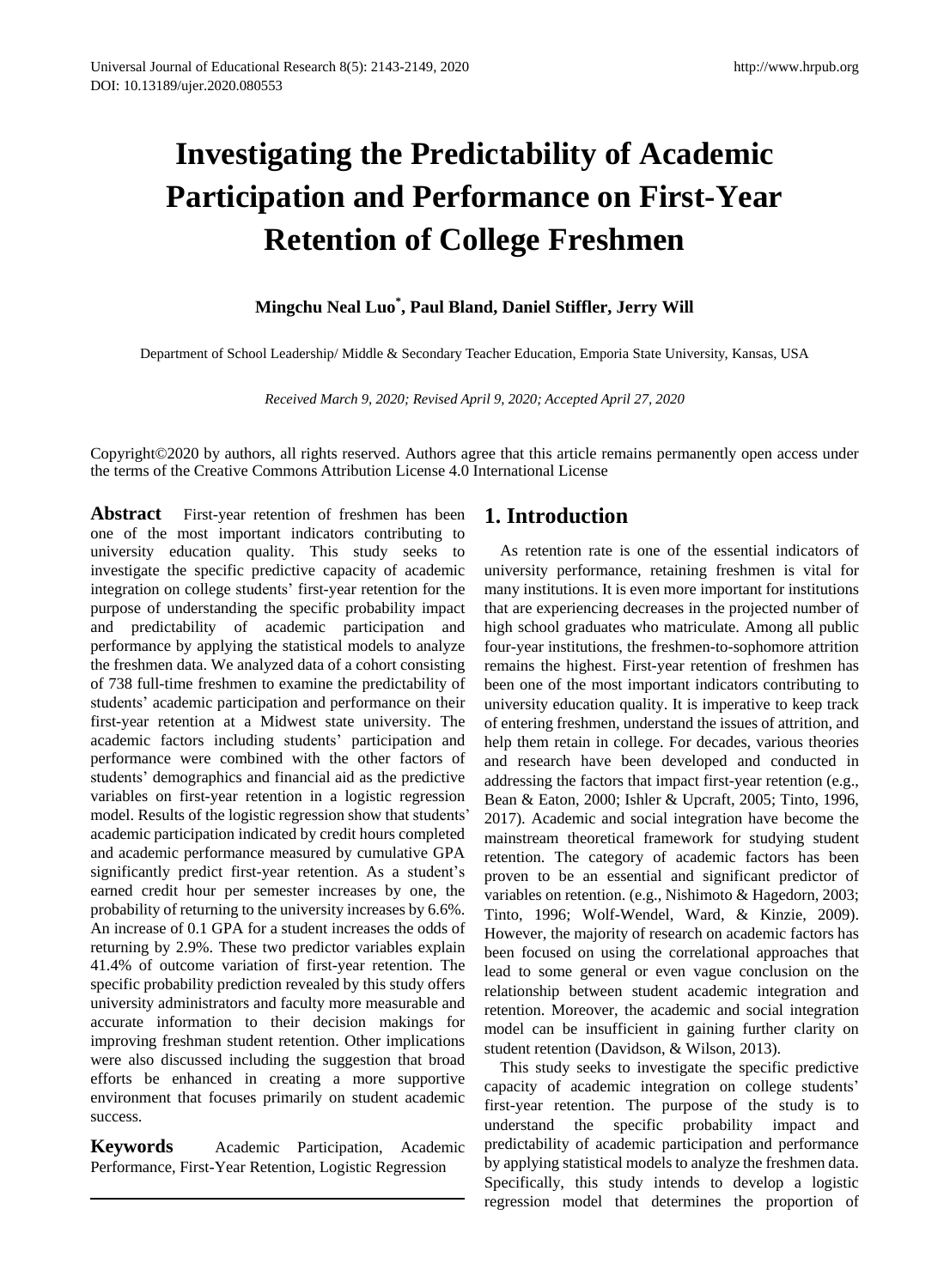freshmen's first-year retention variances that can be accounted for by their first-year academic participation and performance. Furthermore, it examines the specific quantitative predictability of freshmen's academic success on their retention at a public university located in a small-sized city in the Midwest. Results of this study not only add to the body of research on the impact of academic integrity on retention research, but more importantly provide data-driven evidence for university retention administrators as they seek to gauge the quantified contribution of academic success to retention and the balance of resources and efforts to promote student persistence between academic areas and other factors.

Tinto's integration model (1996, 2017) provides theoretical insights into academic factors related to the design of this study. This model explains all of the aspects and processes that influenced an individual's decision to drop from the university, and how these processes interact to ultimately produce attrition. The different types of leaving behavior identified include academic failure, permanent dropout, temporary dropout and transfer. Tinto asserts that dropout occurs because the student is insufficiently integrated into different aspects of university academic participation and performance.

Several studies have examined the factors of academic participation and performance influencing students' retention and degree completion (e.g., Friedman & Mandel, 2011; Saele, Dahl, Sorlie, & Friborg, 2017). Focusing their attention on social activities, the lack of interest in academic participation and study among college freshmen is problematic for student retention and graduation due to less academic engagement (as cited in Dirk, 2010). Credit hours enrolled and completed remains a reliable indication of academic participation and engagement. Less than 12 credit hours completed per semester decreases the likelihood that students will retain at college and earn their degree (Complete College America, 2013). The full-time enrollment and completion of 30 or more college-level credits by a student explained a more variance of student retention than the factors of autonomy, competence, relatedness, external pull, or external support combined (Hafer, Gibson, York, Fiester, & Tsemunhu, 2018).

In addition to examining credit hours completed, researchers have investigated the impact of the quality perspective of academic performance on student retention. Students with higher grade point average (GPA) were more likely to retain and graduate (Fryer & Greenstone, 2010; Tinto, 1993). Higher college GPA coupled with rigorous high school course work and fewer remedial courses were related to higher student retention (Warburton, Bugarin, & Nunez, 2001). Hafer et al. (2018) specifically found GPA exhibits the direct moderate effect on student retention. For transfer students, Zhai and Newcomb (2000) revealed that a student's GPA is the best indicator of expected academic performance after transfer while the student's post transfer GPA is the single most important measure

associated with retention.

A couple of recent studies investigated the predictability of the academic and social factors on college student retention. Williams, Smiley, Davis, and Lamb (2018) analyzed the predictability of cognitive and non-cognitive factors on the retention rate among freshmen and concluded that high school GPA, ACT/SAT scores, college first-year GPA, academic status, gender, age, residence status, and financial status predict retention. In another study, the interrelations and predictability among socioeconomic status, psychosocial, and student success variables were tested in student retention models. It was found that psychosocial variables, which include problem solving, academic efficacy, connectedness to professors and college, were often good mediating variables when predicting student GPA that leads to eventual retention (Sass, Castro-Villarreal, Wilkerson, Guerra, & Sullivan, 2018).

Consistently, the research demonstrated academic performance held a strong influence on college freshmen's first-year retention. Student retention seems to be generally an academic issue. For a student to persist, the student requires better academic preparation, participation and performance (Buckley & Lafleur, 1991). However, academic factors are a not the single construct that impacts student retention. Other constructs of social, psychosocial, demographical, and environmental factors also contribute to student retention (Astin, 1993, Sass et al., 2018; Tinto, 2017). It is important to understand the capacity or specifically the proportion of the measurable academic factors in predicting student retention compared to the other constructs of factors. This study was designed to examine the predictability of the academic factors on college freshmen's first-year retention. Specifically, it investigates the quantified predictability of students' academic participation indicated by credit hours completed and their performance measured by college GPA on their first-year retention.

# **2. Methodology**

## **2.1. Subjects**

The subjects of this study were a cohort of 799 full-time freshmen enrolled in the fall semester of a teaching oriented Midwest state university in the United States. Of the 799 students, 100% had defined values for age and gender; 752 (94.1%) had valid ACT scores; 767 (96.0%) had high school GPA values; 790 (98.9%) had indicators of returning or non-returning status of the following fall semester; 787 (98.5%) had valid data indicating credit hours completed; and 786 (98.4%) had valid cumulative GPA. Table 1 presents the categorized information of the cohort's demography, financial aid, college cumulative GPA, and retention.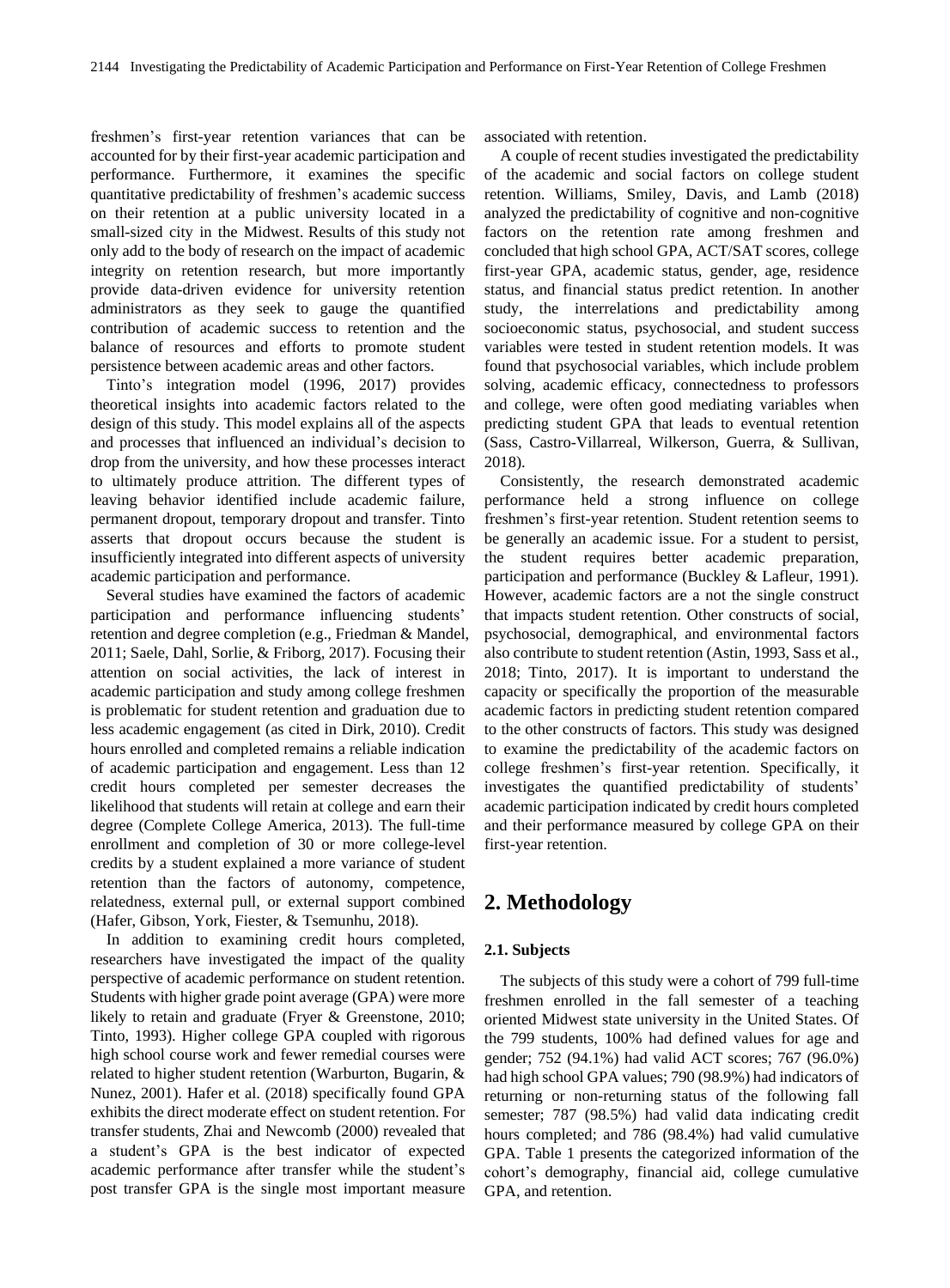|                                  | <b>CATEGORY</b>       | N   | $\frac{0}{0}$ |
|----------------------------------|-----------------------|-----|---------------|
| Age                              | Under 18              | 1   | .01           |
|                                  | 18-19                 | 670 | 76.0          |
|                                  | $20 - 21$             | 140 | 17.5          |
|                                  | $22 - 24$             | 21  | 2.6           |
|                                  | 25 and over           | 30  | 3.8           |
| Ethnicity                        | Caucasian             | 706 | 90.1          |
|                                  | African American      | 36  | 4.6           |
|                                  | Hispanic              | 29  | 3.7           |
|                                  | Asian American        | 5   | 0.6           |
|                                  | Non-Resident<br>Alien | 3   | 0.4           |
|                                  | American Indian       | 5   | 0.6           |
| Total Number of<br>Developmental | N <sub>0</sub>        | 431 | 53.9          |
|                                  | One                   | 240 | 30.0          |
| Courses                          | Two and more          | 128 | 16.0          |
| <b>First Generation</b>          | Yes                   | 364 | 45.7          |
|                                  | N <sub>o</sub>        | 432 | 53.3          |
|                                  | No grant              | 497 | 62.9          |
| Semester Average<br>Grant        | \$2,000 and less      | 191 | 24.2          |
|                                  | More than \$2,000     | 102 | 12.9          |
|                                  | No loan               | 302 | 38.3          |
| Semester Average<br>Loan         | \$2,000 and less      | 339 | 43.0          |
|                                  | More than \$2,000     | 147 | 18.7          |
| Semester Average<br>Scholarship  | No scholarship        | 259 | 33.0          |
|                                  | \$400 and less        | 390 | 49.6          |
|                                  | More than \$400       | 137 | 17.4          |
| <b>ESU GPA</b>                   | Zero                  | 21  | 2.7           |
|                                  | 0.01 to 2.49          | 272 | 34.6          |
|                                  | 2.50 to 3.19          | 234 | 29.8          |
|                                  | 3.20 to 4.00          | 259 | 33.0          |
| Returning                        | Yes                   | 537 | 68.0          |
|                                  | N <sub>0</sub>        | 253 | 32.0          |

**Table 1.** Full-Time Freshmen Demographic, Financial Aid, and Academic Information

There were a total of 738 cases for model building and validation after the pre-analysis data screening. The subjects for model development included a 50% of the students with valid values of the relevant variables. The data were randomly split into two approximately equal groups: the model analysis sample and the holdout sample. Of the 349 cases in the analysis sample selected for model development, 310 cases were included in the analysis. The remaining 36 cases were not included because of missing data on one or more independent variables. There were 389 cases in the holdout sample for model validation.

## **2.2. Data Collection and Process**

The data regarding the cohort's demography, financial

aid, college credit hours completed, college cumulative GPA, and return status in the following fall semester were collected from the university database. Financial aid data included the amount of awards for three categories—grants, loans, and scholarships, a student received in each of the fall and spring semesters. The average amount of the two semesters in each of three types of financial aid was also computed for analysis. For students who did not return for the second (spring) semester, their financial data in the first semester were used instead of the average amount.

Credit hours completed in this study referred to the average credit hours earned across the two semesters by each student. For students with actual credits completed in only the first semester, the number of credits in this semester was used instead of the average number of the two semesters. Students who enrolled, but did not take any classes or less than 12 credit hours in either of the two semesters were eliminated from the analysis. A majority of the students' cumulative GPA data were those earned in the second (spring) semester. The first (fall) semester GPA was used for those who did not have GPA records in the second (spring) semester. Students without any GPA records were eliminated from the study subjects. The cumulative GPA was transformed into a broad-ranged data by multiplying 10 for easy interpretation.

For ethical consideration, all the data used in this study is secondary data that were collected and approved by the university. Individual student's record was not published, as the focus of this study is to develop a logistic regression model predicting student retention at a university, not investigating specific students.

#### **2.3. Research Approach and Variables**

This study used the quantitative approach of predictive design to investigate how well students' academic participation and performance coupled with demographics and financial aid predict first-year retention. A complex correlational design was applied to gauge the predictability of the factors of student demographics, financial aid, and academic success on their first-year retention at the university. The tested prediction generates the quantified information on the degree of predictability of the predictor variables on students' first-year retention with similar future cohorts of college freshmen.

The outcome variable of student first-year retention in this prediction study was indicated by returning or not returning in the following fall semester coded as  $0 = not$ returning,  $1 =$  returning. The predictor variables included three categories of data: 1) Demographics: gender coded as  $0 =$  female,  $1 =$  male and first generation coded as  $0 =$ non-first-generation,  $1 =$  first generation; 2) Pre-college academic data: ACT composite and high school GPA; 2) Financial aid: semester average grant coded as  $0 = No$  grant,  $1 = $ 2,000$  and less,  $2 =$  More than \$2,000), semester average loan coded as  $0 = No$  loan,  $1 = $2,000$  and less,  $2 =$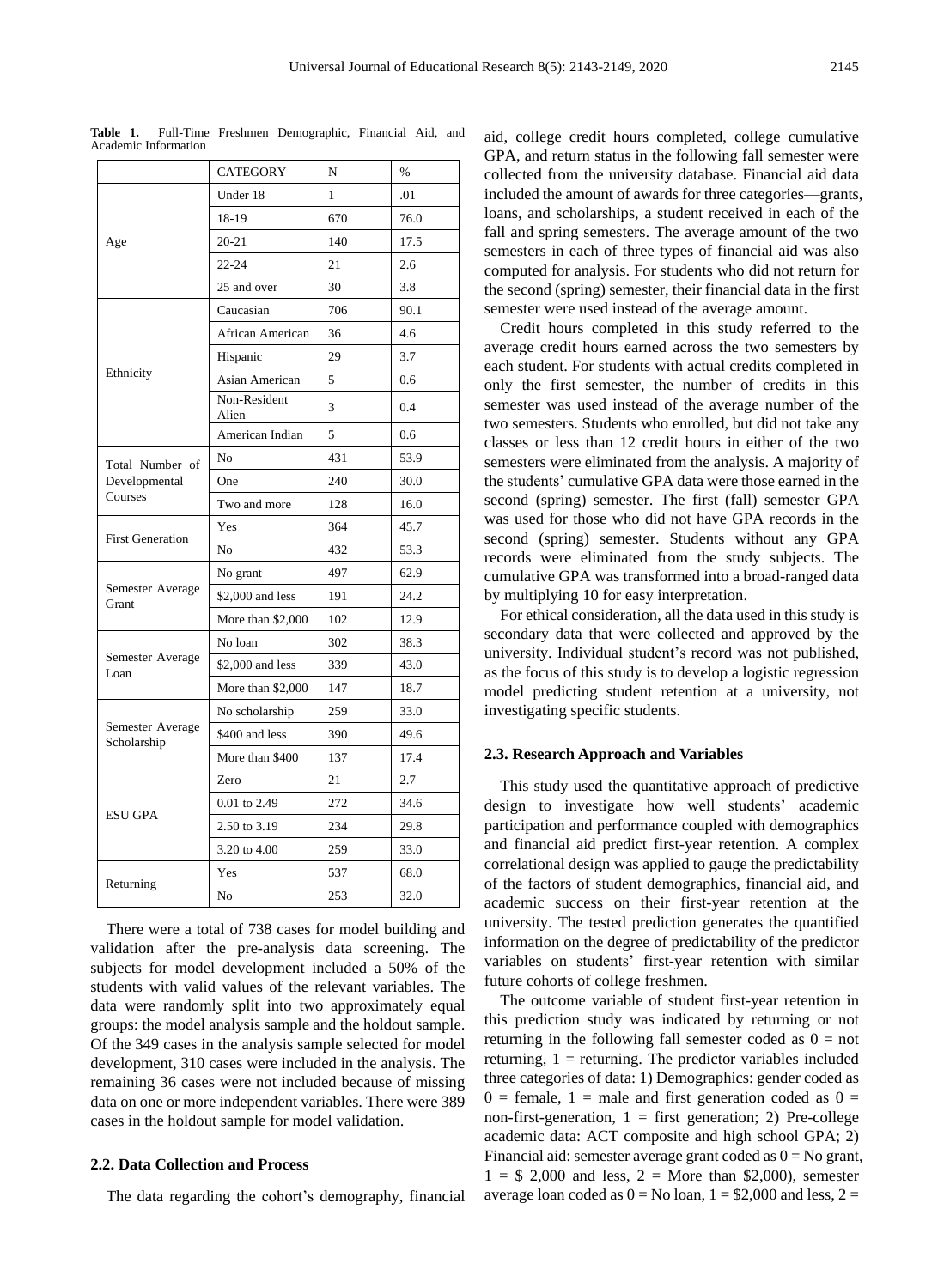More than \$2,000, semester average scholarship coded as 0  $=$  No scholarship,  $1 = $400$  and less,  $2 =$  More than \$400; 3) College academics: academic participation measured by semester average earned credit hours, academic performance measured by cumulative GPA, and total number of the developmental courses a student took coded as  $0 = No$ ,  $1 = one course$ ,  $2 = two$  and more courses.

#### **2.4. Statistical Modeling Techniques**

Multivariate models were developed using binary logistic regression analysis in this prediction study. Binary logistic regression is a proper and useful tool in predicting the dichotomous outcome variable from continuous or categorical predictors (Field, 2017). In this study, the outcome variable of first-year retention was measured by the two categorical data while the predictor variables included both continuous and categorical measurement scales. Academic participation measured by semester average earned credit hours and academic performance measured by cumulative GPA are continuous while the other predictor variables are categorical.

The SPSS logistic regression program automatically generates dummy variables for each value of the categorical variable. Dummy variables were created using the requirement of taking developmental courses and the three variables of financial aid: semester average grant, semester average loan, and semester average scholarship. Dummy variables were used in the model development with the group of students receiving no financial aids (grant, loan, and scholarships) and no developmental courses as the reference category.

A sample of 50% of the cases from the valid data of the cohort group was randomly selected for use in the model building phase of the analysis. The remaining cases were held out for use in validating the model. Listwise deletion of missing cases (i.e., where a case is removed if information on any one of the predictor or criterion variables is unavailable) was employed leaving 313 cases for the initial phase. The models were based on goodness-of-fit tests to determine the overall fit of the model to the observed frequencies and to examine how various iterations of the models improved their ability to predict the dependent variable.

## **3. Results**

### **3.1. Assessment of the Goodness-of-Fit**

All the tests and statistics related to a goodness-of-fit proved that this model fits the data very well. A test of the

direct model against a constant-only model was statistically reliable, with Wald statistic  $= 71.23$ ,  $p < .001$ . This indicated that the predictors, as a set, reliably distinguished between returning and non-returning students. Omnibus tests indicated that the model was significant with  $\chi$ 2 = 101.38, p < .001. The overall measure of how well the model fits is given by the likelihood value (-2 log likelihood). Smaller -2 LL value means that the model fits the data better. The direct model produced a -2 LL value of 246.17 with Nagelkerke's  $R^2 = 0.414$ . The Hosmer and Lemeshow test of goodness-of-fit was also applied to assess the model. Statistics indicated that the model was a very good fit ( $\chi$ 2 = 6.46, p = .596).

Using the cutoff value of .55, prediction success for the cases utilized in the development of the model was high, with an overall prediction success rate of 80.6% and correct prediction rates of 91.4% for the returning students and 48.1% for the non-returning students. When the model was validated with the holdout group of cases, the overall prediction success rate was even higher (82.9%), with correct prediction rates of 90.4% for the returning students and 57.7% for the non-returning students. The differences for the classification results between the two groups of model analysis and holdout verification were small, which reflected stability in the model when applied to another sample.

## **3.2. Significant Predictors and Their Predictability in the Model**

The direct model statistics show that the non-significant predictor variables include gender  $(p = .201)$ , first generation ( $p = .342$ ), semester average loan ( $p = .180$ ), semester average scholarship (*p* = .345), and developmental courses a student took  $(p = .101)$ . The predictor variables in the direct regression model that produced significant differences between the groups of returning and non-returning students are semester average earned credit hours  $(p = .011)$  and cumulative GPA  $(p)$ < .001). Semester average grant of \$2,000 and less was a negative marginal predictor  $(p = .074)$ .

The logistic regression statistics including the significant predictors' equation coefficients, Wald statistics, p-values, and odds ratios are presented in Table 2. The equations for this logistic model with significant predictors are:  $In (odds)$ Retention =  $-5.972 + 0.13GPA +$ 0.325AVERAGECR. In this equation, odds refer to the ratio of the probability that returning will occur divided by the probability that non-returning will occur. The overall returning probability of the full-time freshmen cohort was 68.0% and the non-returning probability was 32.0%, then the odds of returning was 2.125. *In*(odds), is the natural logarithm (*In*) of odds.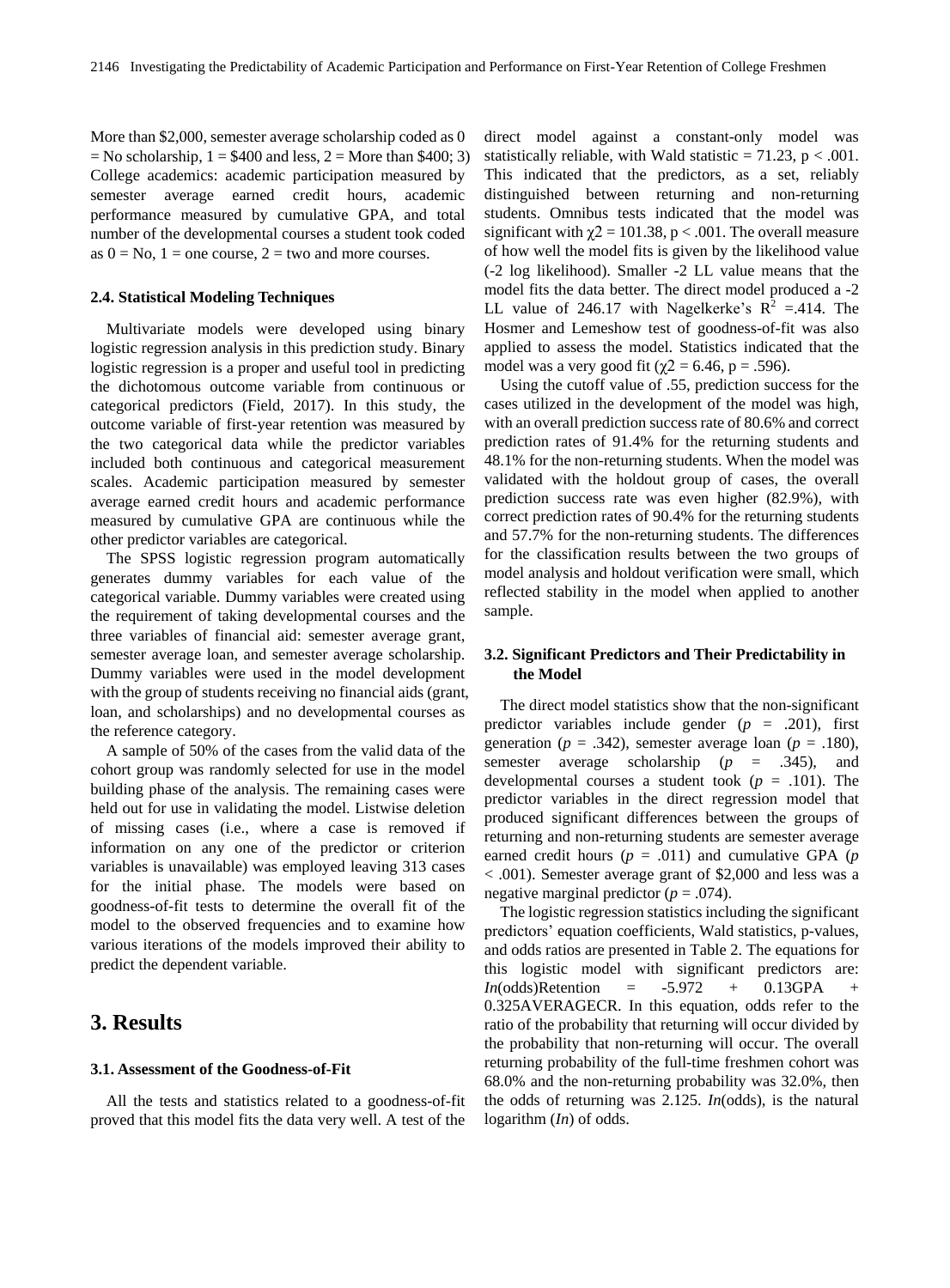|                       | Coeff.(B) | S.E   | Wald Stat. | Sig. | Exp(B) |
|-----------------------|-----------|-------|------------|------|--------|
| <b>ESU GPA</b>        | 0.136     | 0.025 | 29.255     | .000 | 1.145  |
| Average Credit hours  | 0.325     | 0.128 | 6.459      | .011 | 1.384  |
| Average Grant $(1)^*$ | $-0.740$  | 0.415 | 3.183      | .074 | 0.477  |
| Constant              | $-5.972$  | 2.700 | 4.894      | .027 | 0.003  |

**Table 2.** Coefficient Values, Wald Statistics, p-Values, and Odds Ratios of the Logistic regression Model

\*Average Grant (1) refers to the group of the freshmen who received the amount of semester average grant ranging from \$200 to \$2,000.

As the equation is logarithmic, the impact of each variable on the outcome variable varies by value. Effects in terms of log-odds are hard to interpret and they are generally exponentiated to give odds-ratios (see the column headed Exp(B) in Table 2) for interpretation. Students' returning to university the following fall semester was highly related to cumulative GPA. Students with higher GPA were more likely to return. Specifically, each additional 0.1 cumulative GPA for a student will increase the odds of his/her returning by 14.5%, given the other variables in the model controlled. Given the fact that the retention rate for this freshmen cohort was 68.0%, in other words, an increase of 0.1 cumulative GPA will increase the probability of returning to 70.9%, with a returning increase by 2.9%. The variable of semester average earned credit hours also had significantly positive relation with returning. Each additional credit hour per semester for a student will increase the odds of his/her returning by 38.4%, controlling for other variables in the model. This indicates that one earned credit increase per semester will increase the probability of returning to 74.6%, with an increase by 6.6%, controlling for other variables in the model.

The Nagelkerke's  $R^2$  provides a gauge of the substantive significance in the model, measuring how much of the variability in the outcome is accounted for by the predictors (Field, 2017). Nagelkerke's  $R^2 = 0.414$  in the logistic regression model reveals that 41.4% of the outcome variation of student retention could be accounted for by the two significant predictor variables of academic participation indicated by credit hours completed and academic performance measured by cumulative GPA. These two predictor variables have explained the fairly large amount of variation in the outcome variable of first-year retention.

# **4. Discussion and Conclusions**

Findings of the binary logistic regression in this study indicate that academic participation measured by credit hours completed and academic performance measured by cumulative GPA significantly predict first-year retention. College freshmen first-year retention is significantly correlated with their academic success composed by academic participation and performance, which reflects both academic quantity and quality. The achievement and/or integration of first-year academic quantity and

quality constitutes the ideal foundation for student retention to the university. Students' academic success and integration motivate students' learning and enhances their commitment to the university. This finding reflected the well-documented literature that retention of college freshmen is greatly improved if the critical need for improving academic and support services for them are met. A primary ingredient that greatly enhances freshmen college survival is developing positive habits in academic engagement such as going to class (Raab & Adam, 2005).

This study suggests the importance that broad efforts be enhanced in creating a more supportive environment that focuses primarily on student academic success, regardless of the individual student's entry level of preparedness. It is essential to provide a holistic, academically-focused, and student-centered environment that optimizes freshmen's learning and academic success. This supportive learning environment should foster measurable improvements in both academic participation and performance. Considering the nontraditional backgrounds of college freshmen, universities need to develop and implement innovative and effective strategies with the focus on high-impact learning that promotes personalized leaning, adaptive learning, and blended learning (Fishermen, Ludgate, & Tutad, 2017). It is also important in retaining students to engage them through integrated, problem-based courses.

This study demonstrates the specific predictability of academic participation and performance on student first-year retention in the university. These two academic factors explain 41.4% of the outcome variation of student retention, which is a fairly large amount of the variation. Analysis of the logistic regression model shows that as a student's earned credit hour per semester increases by one, the probability of returning to the university increases by 6.6%. An increase of 0.1 GPA for a student increases the odd of returning by 2.9%. These findings reveal the specific prediction relationship between academic success and retention and meaningful information for university administrators and faculty in better understanding and improving student retention.

The above conclusion regarding the specific predictability of academic participation and performance on retention has potentially important implications for practical retention prediction, where traditionally most attention has focused on understanding the degree of correlation. The specific probability prediction revealed by this study offers university administrators and faculty more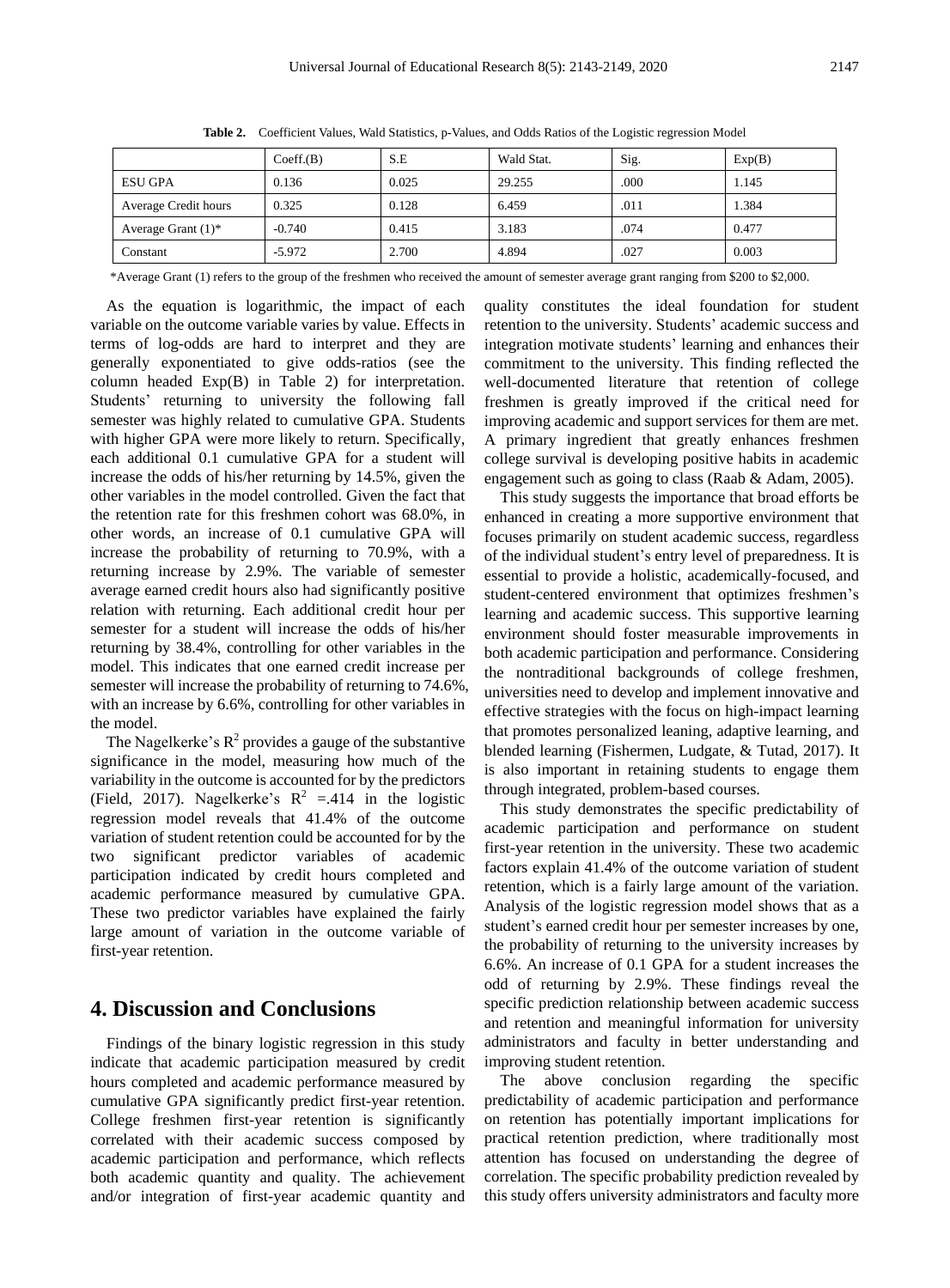measurable and accurate information for planning and making decisions on student retention. Students taking more credit hours coupled with higher academic GPA are more like to persist. Students can be advised to enroll 15 hours each semester for better persistence using appropriate intervention, proven best practices, and evidence-based models based upon the institution context (Complete College America, 2018; Klempin, 2014). Academic support programs targeting challenging college courses and peer-led review sessions designed to develop academic skills and improve grades can improve student retention, particularly for students who may not be well prepared academically (Skoglund, Wall, & Kiene, 2018).

Although the predictability of academic participation and performance is significant, the predictive model also shows that about 58% of the retention variation cannot be explained by academic participation and performance. This suggests one key limitation of the study that it did not have the capacity to include other important factors that account for this proportion of the retention outcome reflected in the logistic regression model. These factors can include students' backgrounds, the role of the institution, campus facility and cultures, social integration, students' intentions, and psychological processes (Bean & Eaton, 2000; Braxton, 2000). Furthermore, the traditional framework of academic and social integration (Tinto, 1996) is not sufficient in gaining further clarity on student retention [\(Davidson](https://journals.sagepub.com/toc/csra/15/3) & [Wilson,](https://journals.sagepub.com/toc/csra/15/3) 2013) since retention nowadays has become a more complex educational phenomenon. With the focus on enhancing student academic success in both the quantity completion of credit hours and the quality accomplishment measured by college GPA, university retention policies and procedures, allocation of resources, and implementation efforts should comprehensively consider the other various factors.

## **REFERENCES**

- [1] Astin, A. W. (1993). What matters in college? Four critical years revisited. San Francisco: Jossey-Bass.
- [2] Bean, J. P., & Eaton, S. B. (2000). A psychological model of college student retention. In J. M. Braxton (Eds.), Rethinking the Departure Puzzle: New Theory and Research on College Student Retention, ed. Nashville, TN: Vanderbilt University Press.
- [3] Braxton, J. M., ed. (2000). Rethinking the departure puzzle: New theory and research on college student retention. Nashville, TN: Vanderbilt University Press.
- [4] Buckley, S., & Lafleur, I. 1991. The new transfer student network: Retention and quality through student-faculty interaction. ERIC Document Reproduction Service No. 413846.
- [5] Complete College America (2013). The power of 15 credits: Enrollment intensity and postsecondary student

achievement. Retrieved from

- [6] [http://www.completecollege.org/docs/CCA%20Intensity%2](http://www.completecollege.org/docs/CCA%20Intensity%20Brief-April3.pdf) [0Brief-April3.pdf](http://www.completecollege.org/docs/CCA%20Intensity%20Brief-April3.pdf) Google [Scholar](http://scholar.google.com/scholar?hl=en&q=Complete+College+America.+%282013b%29.+The+power+of+15+credits%3A+Enrollment+intensity+and+postsecondary+student+achievement.+Retrieved+from+http%3A%2F%2Fwww.completecollege.org%2Fdocs%2FCCA%2520Intensity%2520Brief-April3.pdf)
- [7] Complete College America (2018). 15 to finish. Retrieved from <https://completecollege.org/strategy/15-to-finish/>
- [8] [Davidson,](https://journals.sagepub.com/toc/csra/15/3) C., & [Wilson,](https://journals.sagepub.com/toc/csra/15/3) K. (2013). Reassessing Tinto's concepts of social and academic integration in student retention. Journal of College Student Retention: Research, Theory & Practice, 15(3), 329-346.
- [9] Dirk, K. (2010). "I hope it's just attendance": What does participation mean to freshman composition students and instructors? Composition Studies, 38(1), 88–108.
- [10] Field, A. (2017). Discovering statistics using IBM SPSS Statistics  $(5<sup>th</sup>$  ed.). Thousand Oaks, CA: Sage Publications Ltd.
- [11] Fishermen, T. D., Ludgate, A., & Tutad, J. (2017). Success by design: Improving outcomes in American higher education. Retrieved from
- [12] [https://www2.deloitte.com/us/en/insights/industry/public-se](https://www2.deloitte.com/us/en/insights/industry/public-sector/improving-student-success-in-higher-education.html) [ctor/improving-student-success-in-higher-education.html](https://www2.deloitte.com/us/en/insights/industry/public-sector/improving-student-success-in-higher-education.html)
- [13] Friedman, B. A., Mandel, R. G. (2011). Motivation predictors of college student academic performance and retention. Journal of College Student Retention, 13(1), 1– 15.
- [14] Hafer, L. C., Gibson, N. M., York, T. T., Fiester, H. R., & Tsemunhu, R. (2018). An examination of student retention at a 2-year college through structural equation modeling. Journal of College Student Retention: Research, Theory & Practice. <https://doi.org/10.1177/1521025118770813>
- [15] Ishler, J. L. & Upcraft, M. L. (2005). The keys to first-year student persistence. In M. L. Upcraft, J. N. Gardner & B. O. Barefoot (Eds.), Challenging and supporting the first-year student (pp. 27-46). San Francisco: Jossey-Bass. Klempin, S. (2014). Redefining full-time in college: Evidence on 15-credit strategies. Retrieved fro[mhttp://ccrc.tc.columbia.](http://ccrc.tc.columbia.edu/media/k2/attachments/redefining-full-time-in-college.pdf) [edu/media/k2/attachments/redefining-full-time-in-college.](http://ccrc.tc.columbia.edu/media/k2/attachments/redefining-full-time-in-college.pdf) [pdf](http://ccrc.tc.columbia.edu/media/k2/attachments/redefining-full-time-in-college.pdf)
- [16] Nishimoto, J. K. & Hagedorn, L. S. (2003, April). Retention, persistence, and course taking patterns of Asian Pacific Americans attending urban community colleges. Paper presented at the Annual Meeting of the American Educational Research Association, Chicago, IL.
- [17] Raab, L., & Adam, A. J. (2005). The University college model: A learning-centered approach to retention and remediation. New Direction for Institutional Research, 125, 88-106.
- [18] Saele, R., Dahl, T., Sorlie, T., & Friborg, O. (2017). Relationships between learning approach, procrastination and academic achievement amongst first-year university students. Higher Education, 74(5), 757–774.https://doi.org /10.1007/s10734-016-0075-z
- [19] Sass, D.A., Castro-Villarreal, F., Wilkerson, S., Guerra, N., & Sullivan, J. (2018). A Structural Model for Predicting Student Retention. The Review of Higher Education 42(1), 103-135. [https://doi.org/10.1353/rhe.2018.0035.](http://doi.org/10.1353/rhe.2018.0035)
- [20] Skoglund, K., Wall, T. J., & Kiene, D. (2018). Impact of